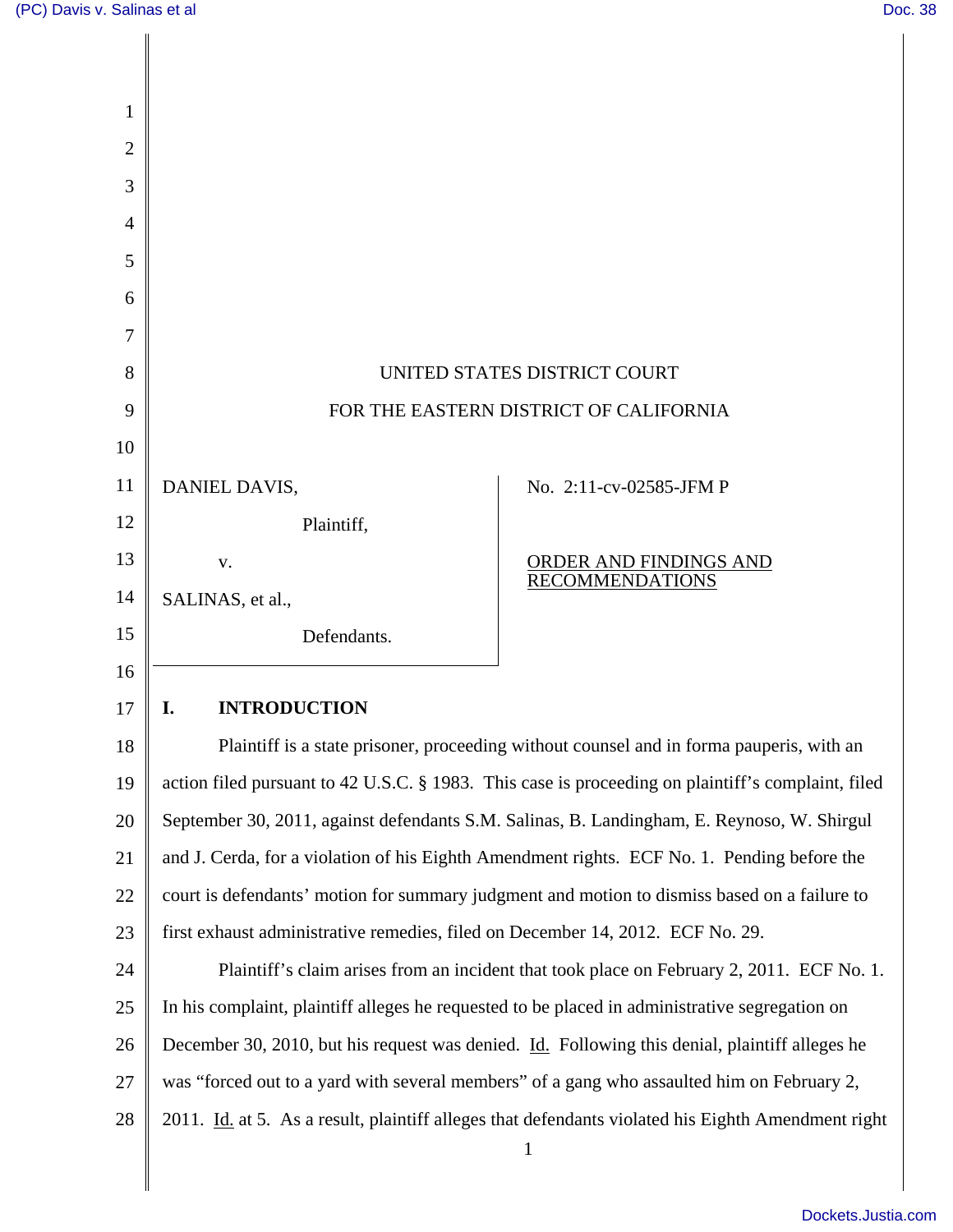| $\mathbf{1}$   | to be free from cruel and unusual punishment "because of prison officials past failure to provide                    |  |
|----------------|----------------------------------------------------------------------------------------------------------------------|--|
| $\overline{2}$ | safe housing." Id. In his complaint plaintiff claims he attempted to exhaust his administrative                      |  |
| 3              | remedies "but the prisons are not letting [him] and are abusing the 602 process." Id. at 3.                          |  |
| $\overline{4}$ | In their motion for summary judgment and motion to dismiss, defendants set forth three                               |  |
| 5              | arguments: (1) defendants did not violate plaintiff's Eighth Amendment rights by failing to                          |  |
| 6              | protect him; (2) defendants are entitled to qualified immunity; and (3) plaintiff failed to exhaust                  |  |
| 7              | administrative remedies. ECF No. 29-1.                                                                               |  |
| 8              | Plaintiff was informed of the requirements for opposing a motion to dismiss for failure to                           |  |
| 9              | exhaust administrative remedies on December 14, 2012. ECF No. 29 at 3. Plaintiff filed an                            |  |
| 10             | opposition February 21, 2013 (ECF No. 32), and defendants filed a reply on March 11, 2013                            |  |
| 11             | (ECF No. 35). Plaintiff filed a sur-reply on June 6, 2013 (ECF No. 36), and defendants filed a                       |  |
| 12             | motion to strike plaintiff's sur-reply on June 13, 2013 (ECF No. 37).                                                |  |
| 13             | After a careful review of the record, the court finds defendants' motion to dismiss is                               |  |
| 14             | dispositive, and therefore does not reach defendants' remaining arguments regarding whether                          |  |
| 15             | defendants failed to protect plaintiff or are entitled to qualified immunity.                                        |  |
| 16             | MOTION TO DISMISS - FAILURE TO EXHAUST<br>II.                                                                        |  |
| 17             | <b>Legal Standard Regarding Exhaustion</b><br>A.                                                                     |  |
| 18             | The Prison Litigation Reform Act of 1995 ("PLRA") amended 42 U.S.C. § 1997e to                                       |  |
| 19             | provide that "[n]o action shall be brought with respect to prison conditions under [42 U.S.C.                        |  |
| 20             | § 1983], or any other Federal law, by a prisoner confined in any jail, prison, or other correctional                 |  |
| 21             | facility until such administrative remedies as are available are exhausted." 42 U.S.C. § 1997e(a).                   |  |
| 22             | Exhaustion in prisoner cases covered by § 1997e(a) is mandatory. Porter v. Nussle, 534 U.S. 516,                     |  |
| 23             | 524 (2002). Exhaustion is a prerequisite for all prisoner suits regarding conditions of                              |  |
| 24             | confinement, whether they involve general circumstances or particular episodes, and whether they                     |  |
| 25             | allege excessive force or some other wrong. Porter, 534 U.S. at 532.                                                 |  |
| 26             | $\frac{1}{1}$                                                                                                        |  |
| 27             | <sup>1</sup> The court finds defendants' motion to strike plaintiff's sur-reply should be denied as moot given       |  |
| 28             | the court's recommendation to grant defendants' motion to dismiss for failure to exhaust<br>administrative remedies. |  |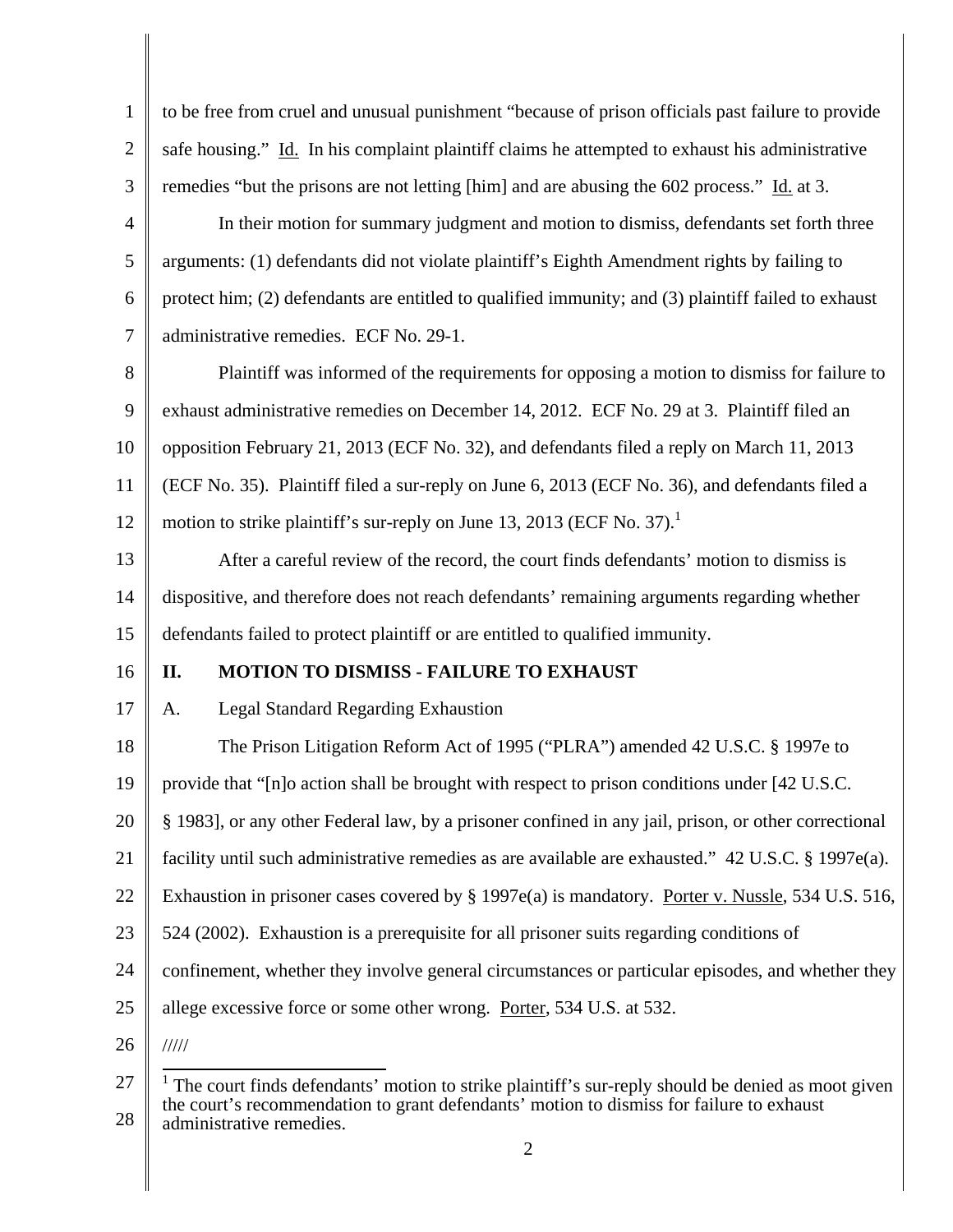1 2 3 4 5 6 7 8 9 10 11 12 Exhaustion of all "available" remedies is mandatory; those remedies need not meet federal standards, nor must they be "plain, speedy and effective." Id. at 524; Booth v. Churner, 532 U.S. 731, 740 n.5 (2001). Even when the prisoner seeks relief not available in grievance proceedings, notably money damages, exhaustion is a prerequisite to suit. Booth, 532 U.S. at 741. A prisoner "seeking only money damages must complete a prison administrative process that could provide some sort of relief on the complaint stated, but no money." Id. at 734. The fact that the administrative procedure cannot result in the particular form of relief requested by the prisoner does not excuse exhaustion because some sort of relief or responsive action may result from the grievance. See Booth, 532 U.S. at 737; see also Porter, 534 U.S. at 525 (purposes of exhaustion requirement include allowing prison to take responsive action, filtering out frivolous cases, and creating administrative records). The Supreme Court has cautioned courts against reading futility or other exceptions into the PLRA exhaustion requirement. See Booth, 532 U.S. at 741 n.6.

13 14 15 16 17 18 19 A prisoner need not exhaust further levels of review once he has either received all the remedies that are "available" at an intermediate level of review, or has been reliably informed by an administrator that no more remedies are available. Brown v. Valoff, 422 F.3d 926, 934-35 (9th Cir. 2005). Because there can be no absence of exhaustion unless some relief remains available, a movant claiming lack of exhaustion must demonstrate that pertinent relief remained available, whether at unexhausted levels or through awaiting the results of the relief already granted as a result of that process. Id. at 936-37.

20 21 22 23 24 25 26 27 28 As noted above, the PLRA requires proper exhaustion of administrative remedies. Woodford v. Ngo, 548 U.S. 81, 83-84 (2006). "Proper exhaustion demands compliance with an agency's deadlines and other critical procedural rules because no adjudicative system can function effectively without imposing some orderly structure on the course of its proceedings." Id. at 90-91. Thus, compliance with grievance procedures is required by the PLRA to properly exhaust. Id. The PLRA's exhaustion requirement cannot be satisfied "by filing an untimely or otherwise procedurally defective administrative grievance or appeal." Id. at 83-84. When the rules of the prison or jail do not dictate the requisite level of detail for proper review, a prisoner's complaint "suffices if it alerts the prison to the nature of the wrong for which redress is sought."

3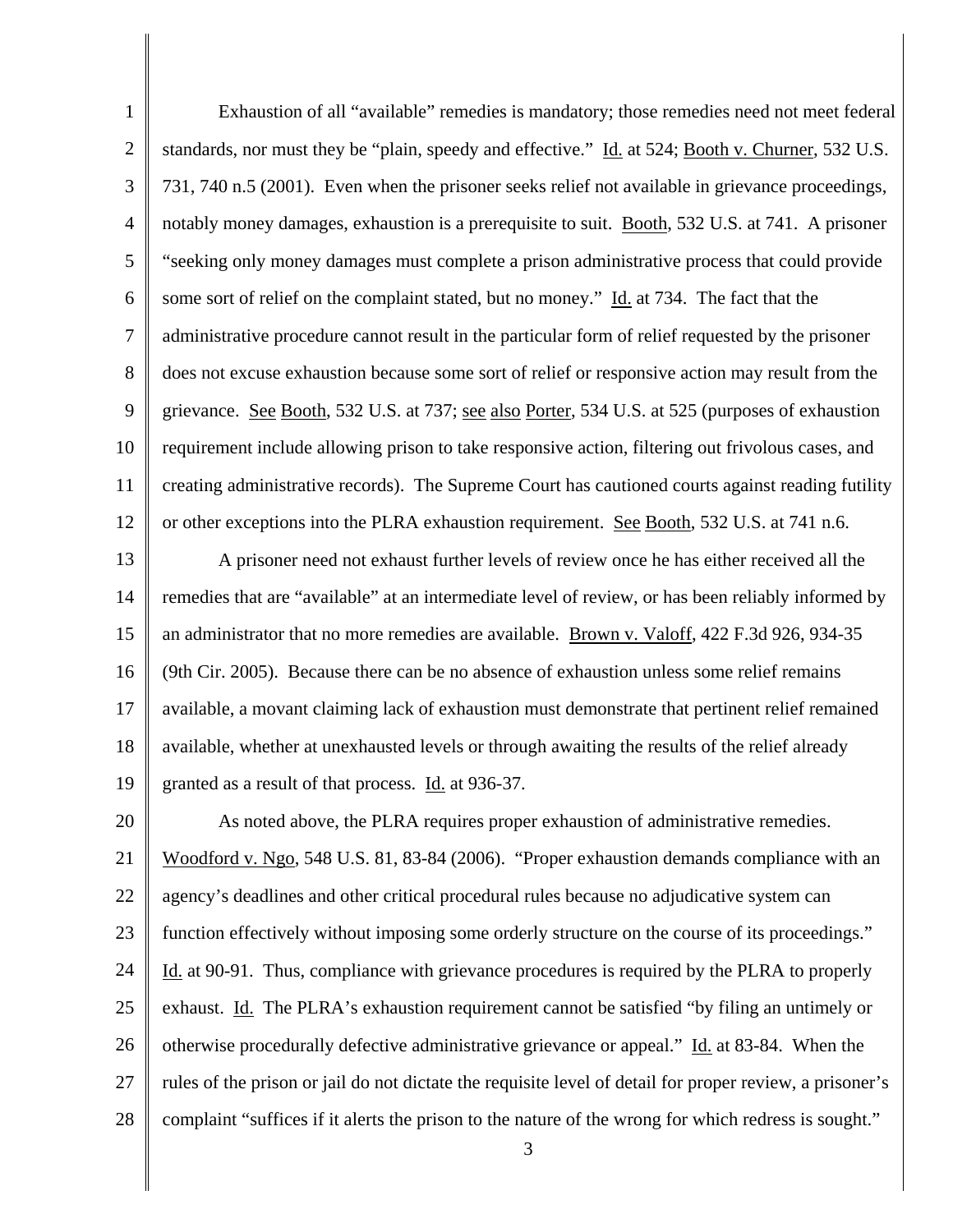1 2 Griffin v. Arpaio, 557 F.3d 1117, 1120 (9th Cir. 2009). This requirement is because the primary purpose of a prison's administrative review system is to "notify the prison of a problem and to facilitate its resolution." Griffin, 557 F.3d at 1120.

3

4 5 6 7 8 9 10 11 12 13 14 The State of California provides its prisoners the right to appeal administratively "any departmental decision, action, condition or policy which they can demonstrate as having an adverse effect upon their welfare." Cal. Code Regs. tit. 15, § 3084.1(a) (2010). It also provides them the right to file appeals alleging misconduct by correctional officers and officials. Id. at § 3084 .1(e). In order to exhaust available administrative remedies within this system, a prisoner must proceed through several levels of appeal: (1) informal resolution, (2) formal written appeal on a 602 inmate appeal form, (3) second level appeal to the institution head or designee, and (4) third level appeal to the Director of the California Department of Corrections and Rehabilitation. Barry v. Ratelle, 985 F. Supp. 1235, 1237 (S.D. Cal. 1997) (citing Cal. Code Regs. tit. 15, § 3084.5). A final decision from the Director's level of review satisfies the exhaustion requirement under § 1997e(a). Id. at 1237–38.

15 16 17 18 19 20 21 22 23 24 25 26 Non-exhaustion under  $\S 1997e(a)$  is an affirmative defense which is normally brought by defendants in an unenumerated motion to dismiss under Federal Rule of Civil Procedure 12(b). Wyatt v. Terhune, 315 F.3d 1108, 1119 (9th Cir. 2003). Moreover, the court may look beyond the pleadings to determine whether a plaintiff exhausted his administrative remedies. Id. at 1119- 20. Nonetheless, it remains well established that credibility of witnesses over material factual disputes cannot be resolved on paper. Thus, when ruling on an exhaustion motion requires the court to look beyond the pleadings in the context of disputed issues of fact the court must do so under "a procedure closely analogous to summary judgment." Wyatt v. Terhune, 315 F.3d 1108, 1119, n.14 (9th Cir. 2003). Doing so ensures that a process is followed to test whether disputes over facts pertaining to whether plaintiff actually exhausted available remedies are truly genuine and material and therefore warrant live testimony, or whether the dispute(s) may be disposed of by unrefuted declarations and exhibits.

27 /////

28 /////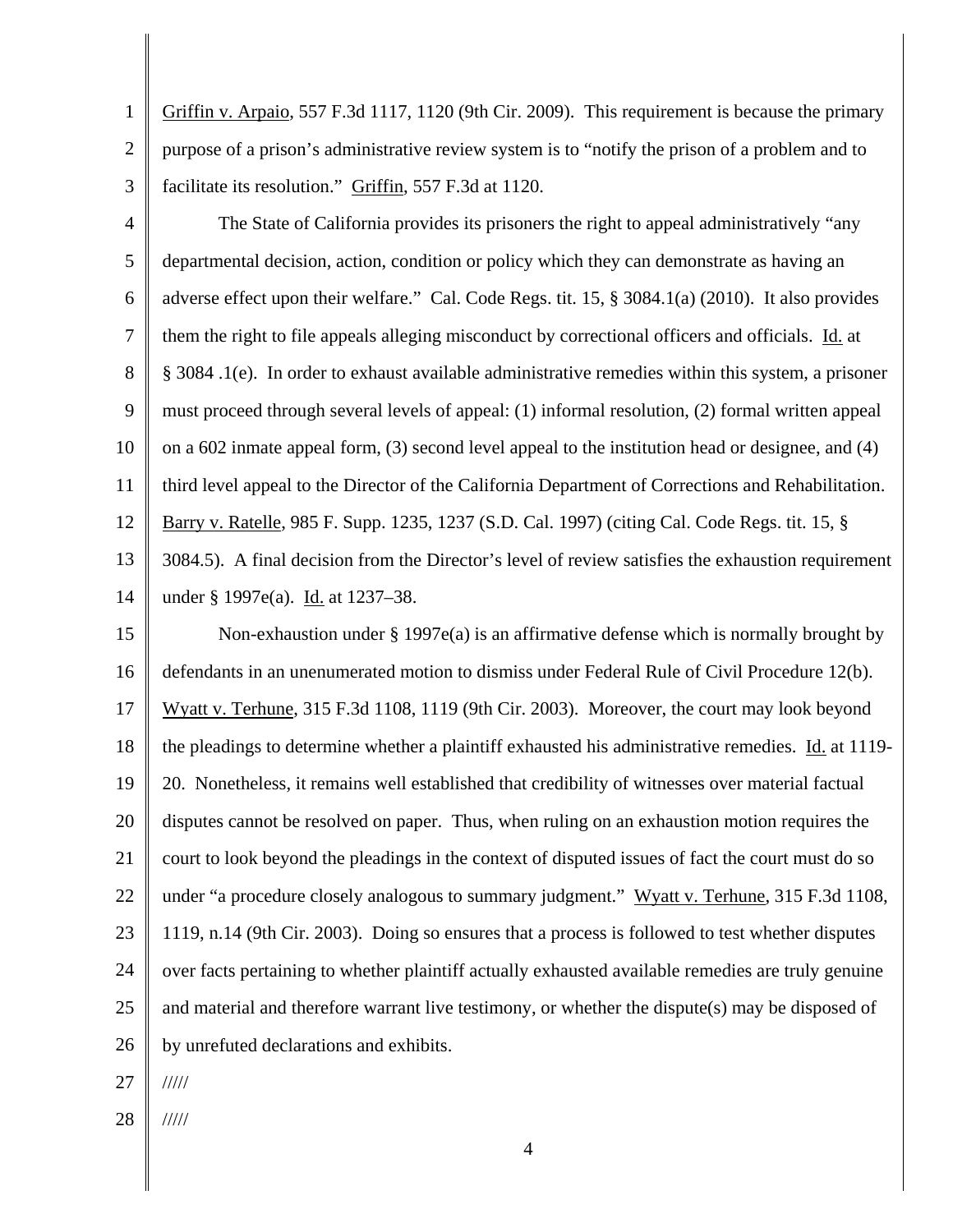1

## B. Analysis

| $\overline{2}$ | At the time the underlying claims accrued, plaintiff was housed at Deuel Vocational                   |
|----------------|-------------------------------------------------------------------------------------------------------|
| 3              | Institute ("DVI"). In support of their motion, defendants provided the declaration of J.D. Lozano,    |
| 4              | Chief of the Office of Appeals for the California Department of Corrections and Rehabilitation        |
| 5              | ("CDCR"). ECF No. 29-9. Chief Lozano described the grievance procedure for inmates held in            |
| 6              | the CDCR, and submitted a copy of plaintiff's appeal history indicating there were two appeals        |
| 7              | that were decided at the third level of review. Id. The first appeal that was denied at the third     |
| 8              | level of review addressed a grievance submitted by plaintiff on August 21, 2011, regarding a          |
| 9              | denial of food. ECF No. 29-10 at 2-14. The third level appeal decision was dated January 19,          |
| 10             | 2012; nearly four months after plaintiff filed his complaint. Id. at 2. The second appeal denied at   |
| 11             | the third level addressed a grievance filed by plaintiff on July 22, 2011. Id. at 16-40. In this      |
| 12             | grievance, plaintiff complains of having property taken from him by correctional officers. Id. at     |
| 13             | 20. The third level appeal decision was dated January 31, 2012; four months after plaintiff filed     |
| 14             | his complaint. Id. at 16.                                                                             |
| 15             | Defendants also provided the declaration of R.S. den Dulk, Appeals Coordinator for DVI,               |
| 16             | who provided a copy of plaintiff's DVI appeal history which included two first level appeal           |
| 17             | screening letters. ECF Nos. 29-11 and 29-12. The screening letters indicate plaintiff's first         |
| 18             | appeal was rejected on June 15, 2011, for a failure to provide the date of the action or any          |
| 19             | supporting documents. ECF No. 29-12 at 2. The second screening letter indicates plaintiff's           |
| 20             | appeal was rejected as a duplicate, and plaintiff was referred to the June 15, 2011, screening letter |
| 21             | for instructions. Id. at 4.                                                                           |
| 22             | In support of his opposition to defendants' motion, plaintiff submitted a staggering                  |
| 23             | number of exhibits in support of his argument that he "has [tried numerous] times to exhaust          |
| 24             | [administrative remedies] and defendants would not let him by ignoring or not responding to" the      |
| 25             | 11111                                                                                                 |
| 26             | 11111                                                                                                 |
| 27             | 11111                                                                                                 |
| 28             | 11111                                                                                                 |
|                | 5                                                                                                     |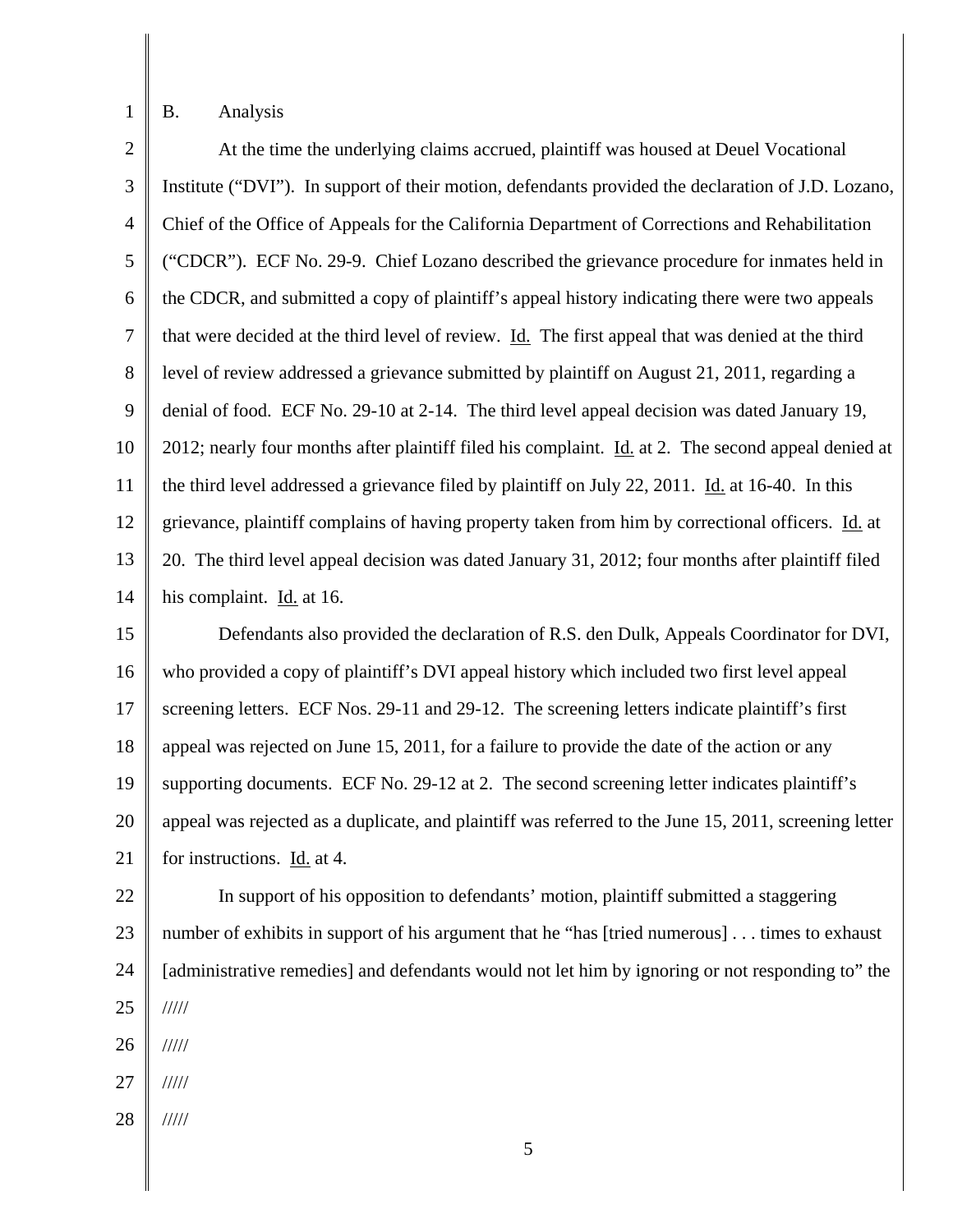- 1 2 grievances he filed.<sup>2</sup> ECF No. 32. While the exhibits are disorganized and difficult to decipher, the court has conducted a thorough review of the documents.
- 

3 4 5 6 7 8 9 10 11 12 13 14 15 16 17 18 19 20 Plaintiff submitted several duplicate grievance forms complaining of an assault. See ECF No. 32 at 10-16, 18-19. In this group of documents, there are two grievances that do not contain any indication of receipt by the DVI appeals office. Id. at 10-11. However, the third grievance, dated May 29, 2011, shows that it was rejected at the first level on June 10, 2011. Id. at 18. In this grievance, plaintiff alleges he was a victim of assault and also requests a copy of his 114-D and 128-G. Id. Both plaintiff and defendants provided the screening letter in response to this appeal. ECF No. 29-12 at 2 and ECF No. 32 at 26. In the first level screening letter, dated June 15, 2011 ("June screening letter"), plaintiff was informed that the appeal was being returned pursuant to Cal. Code Regs. tit. 15,  $\S 3084.6(b)(13)$ , because he failed to provide the date of the action and any supporting documents. Id. Plaintiff was also advised of the procedure for obtaining copies of his 128-G and 114-D. Id. The June screening letter clearly states at the bottom that a rejected appeal cannot be appealed and that the inmate "should take the corrective action necessary and resubmit the appeal within the timeframes specified in CCR 3084.6(a) and CCR 3084.8(b)." Id. Pursuant to Cal. Code Regs. tit. 15,  $\S$  3084.6(a)(2), "[a]n appeal that is rejected pursuant to subsection 3084.6(b) may later be accepted if the reason noted for the rejection is corrected and the appeal is returned by the inmate or parolee to the appeals coordinator within 30 calendar days of rejection." ///// <sup>2</sup> The court notes that plaintiff submitted duplicate copies of his exhibits. For example, ECF No.

<sup>21</sup>  22 23 24 25 26 27 32 at 10-45 is a duplicate of ECF No. 32-1 at 12-47; ECF No. 32 at 47 is a duplicate of ECF No. 32-1 at 48; ECF No. 32 at 49-68 is a duplicate of ECF No. 32-2 at 1-20; and ECF No. 32-1 at 1- 11 is a duplicate of ECF No. 21-31. The duplicate copies will not be considered. The court also notes that plaintiff submitted a number of documents that are wholly unrelated to plaintiff's appeal regarding a failure to protect. For example, plaintiff submitted thirty-one pages of documents related to a health care appeal in which plaintiff complains of "sharp pains" in his "throat and neck." ECF No. 32 at 24-25, 36-40 and 43-66. Plaintiff also submitted thirteen pages of documents that appear to be related to a rules violation report in which plaintiff was found guilty of "willfully delaying a peace officer in the performance of their duty." ECF No. 32 at 67- 68 and ECF No. 32-1 at 1-11. Finally, plaintiff submitted four pages of documents that relate to his request for copies of his 128-G and 114-D. ECF No. 32 at 20-21 and 41-42. These unrelated grievances will also not be considered.

<sup>28</sup>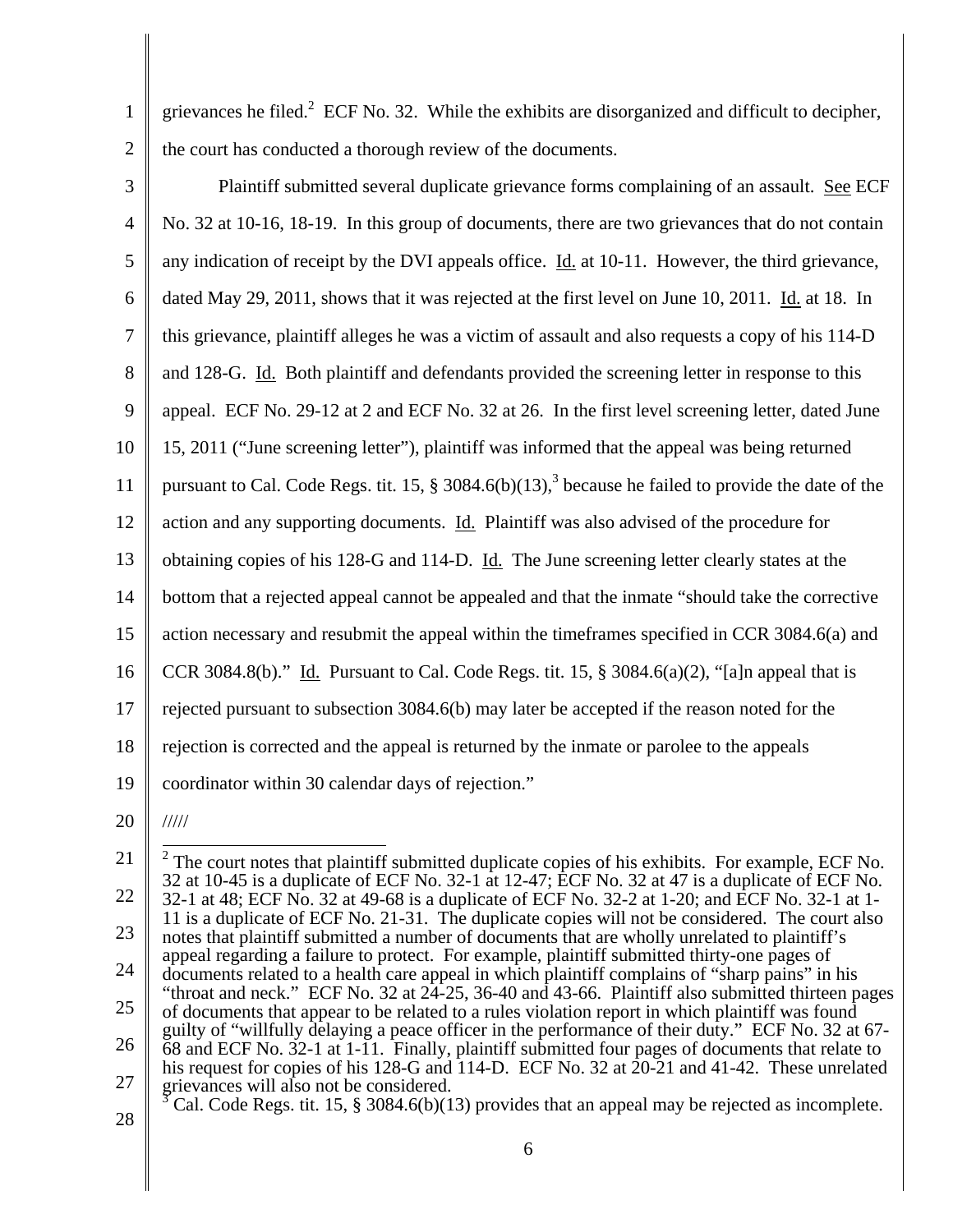| $\mathbf{1}$   | Plaintiff provided an appeal form dated July 22, 2011, which indicates he re-filed his May                                                                                                      |  |
|----------------|-------------------------------------------------------------------------------------------------------------------------------------------------------------------------------------------------|--|
| $\mathbf{2}$   | 29, 2011, grievance. ECF No. 32 at 13-16. In this appeal, plaintiffs states, among other things,                                                                                                |  |
| 3              | that his "602 is complete," and his "documents of [supporting] evidence are in [his] C-file." Id. at                                                                                            |  |
| $\overline{4}$ | 16. Plaintiff refers the DVI appeals office to his file indicating they "can look it up as [support]                                                                                            |  |
| 5              | on] behalf of [his] complaint." Id. Both plaintiff and defendants provided a copy of the first level                                                                                            |  |
| 6              | screening letter in response to plaintiff's July 22, 2011, appeal. ECF No. 29-12 at 4 and ECF No.                                                                                               |  |
| $\overline{7}$ | 32 at 17. The appeal was received by the DVI appeals office on August 4, 2011, and a response                                                                                                   |  |
| 8              | was issued on August 29, 2011. Id. In the response, plaintiff was informed that the appeal was                                                                                                  |  |
| 9              | cancelled pursuant to Cal. Code Regs. tit. 15, $\S 3084.6(c)(2)^4$ because it "duplicates a previous                                                                                            |  |
| 10             | appeal upon which a decision has been rendered or is pending." Id. The letter instructs plaintiff                                                                                               |  |
| 11             | to pursue the appeal that was screened out on June 10, 2011, and "follow instructions in order for                                                                                              |  |
| 12             | processing." Id. As noted above, the instructions in the June screening letter directed plaintiff to                                                                                            |  |
| 13             | provide the date of the assault and any supporting documents. ECF No. 32 at 26.                                                                                                                 |  |
| 14             | To the extent plaintiff argues in his opposition that he exhausted his administrative                                                                                                           |  |
| 15             | remedies regarding a failure to protect, the undersigned agrees with defendants that plaintiff has                                                                                              |  |
| 16             | presented no evidence of actual exhaustion to the third level of review. As discussed above,                                                                                                    |  |
| 17             | exhaustion of all "available" administrative remedies is mandatory. Porter, 534 U.S. at 532. As                                                                                                 |  |
| 18             | the Ninth Circuit has repeatedly reiterated, the PLRA does not require exhaustion when                                                                                                          |  |
| 19             | circumstances render administrative remedies "effectively unavailable." Sapp v. Kimbrell, 623                                                                                                   |  |
| 20             | F.3d 813, 822 (9th Cir. 2010). If employees of a facility prevent the filing of a grievance, the                                                                                                |  |
| 21             | exhaustion requirement may be "unavailable" and defendants estopped from raising non-                                                                                                           |  |
| 22             | exhaustion as an affirmative defense. See Jernigan v. Stuchell, 304 F.3d 1030, 1032 (10th Cir.                                                                                                  |  |
| 23             | 2002).                                                                                                                                                                                          |  |
| 24             | Plaintiff argues that defendants prevented him from exhausting his administrative                                                                                                               |  |
| 25             | remedies. ECF No. 32 at 4. In considering this argument, the court finds that, after carefully                                                                                                  |  |
| 26             |                                                                                                                                                                                                 |  |
| 27             | Cal. Code Regs. tit. 15, § 3084.6(c)(2) provides that an appeal may be cancelled because it<br>"duplicates an inmate or parolee's previous appeal upon which a decision has been rendered or is |  |
| 28             | pending."                                                                                                                                                                                       |  |
|                | 7                                                                                                                                                                                               |  |

║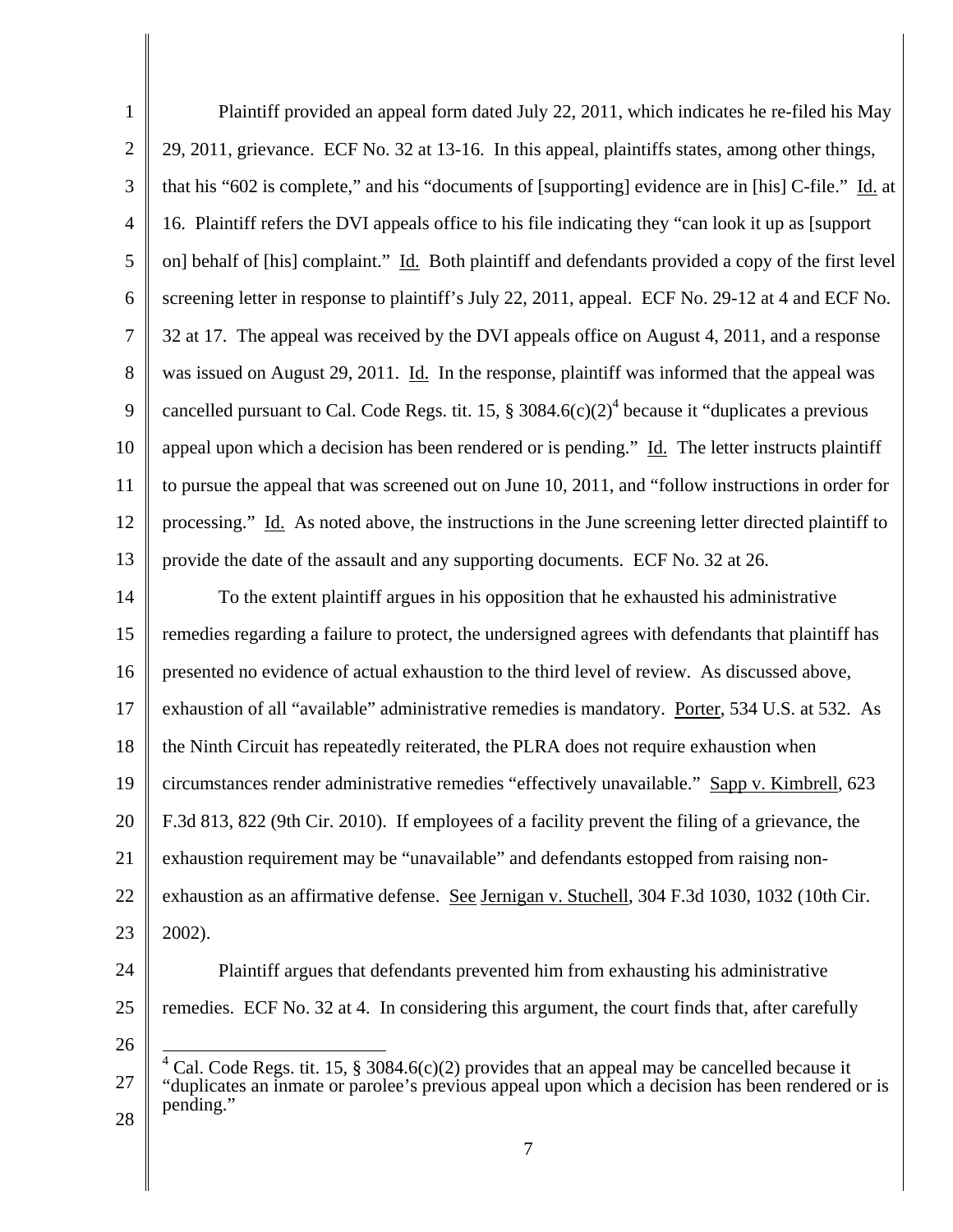1 2 3 4 5 6 7 reviewing plaintiff's documents and excluding unrelated grievances, plaintiff failed to address the deficiencies outlined in the June screening letter. Plaintiff did not re-file his appeal with the date of the assault or any supporting documents. ECF No. 32 at 13-16. While plaintiff alleges defendants prevented him from exhausting his administrative remedies, other than this conclusory assertion, this claim is not supported by evidence. These bare assertions of an inability to exhaust administrative remedies are insufficient.<sup>5</sup> Buckley v. Ritola, 2013 WL 2150034, at \*5 (E.D. Cal. 2013).

8 9 10 11 12 13 14 15 16 17 18 19 20 Finally, plaintiff attempts to provide duplicate copies of his grievance regarding a failure to protect in an effort to prove his grievances were being ignored. See ECF No. 32 at 10-12. However, as noted above, the exhaustion requirement cannot be satisfied "by filing an untimely or otherwise procedurally defective administrative grievance or appeal." Woodford, 548 U.S. at 83-84. Plaintiff's exhibits in support of his opposition show that his initial grievance was defective for failing to provide the date of the assault as well as any supporting documents. ECF No. 32 at 26. Submitting a duplicate grievance without addressing the deficiencies does not satisfy the exhaustion requirement when compliance with grievance procedures is required to properly exhaust. Woodford, 548 U.S. at 90-91; see also Cal. Code Regs. tit. 15, § 3084.4(a)(2) ("[t]he repeated filing of appeals that have been cancelled pursuant to subsection  $3084.6(c)$ " is considered misuse or abuse of the appeals process). Plaintiff cannot attempt to circumvent the appeals process by repeatedly submitting the same deficient grievance and then claiming his grievances are being ignored. The June screening letter directed plaintiff to provide the date of

21

<sup>22</sup>  23 24 25 26 27 28 <sup>5</sup> In fact, plaintiff submitted a letter from defendant S.M. Salinas, Warden of DVI, dated September 30, 2011, indicating that "DVI's staff is conducting an inquiry into the allegations that are alleged to have occurred while Davis was housed at DVI." ECF No. 32 at 27-28. This letter is dated the same day plaintiff filed his complaint with this court, thus demonstrating pertinent relief remained available. Brown, 422 F.3d at 936-37. Moreover, defendant Salinas wrote a subsequent letter to plaintiff one month after his complaint was filed, on October 25, 2011, addressing plaintiff's concerns regarding the February 2, 2011, incident. ECF No. 32 at 29-30. However, this does not cure plaintiff's failure to exhaust administrative remedies for two reasons. First, defendant Salinas' letter does not show that plaintiff proceeded through the required levels of appeal. Barry, 985 F. Supp. at 1237. Second, even if defendant Salinas' letter serves as proper exhaustion, "a district court must dismiss a case without prejudice 'when there is no *presuit* exhaustion,' even if there is exhaustion while suit is pending." Lira v. Herrera, 427 F.3d 1164, 1170 (9th Cir. 2005) (quoting McKinney v. Carey, 311 F.3d 1198, 1200 (9th Cir. 2002) (per curiam) (emphasis original)).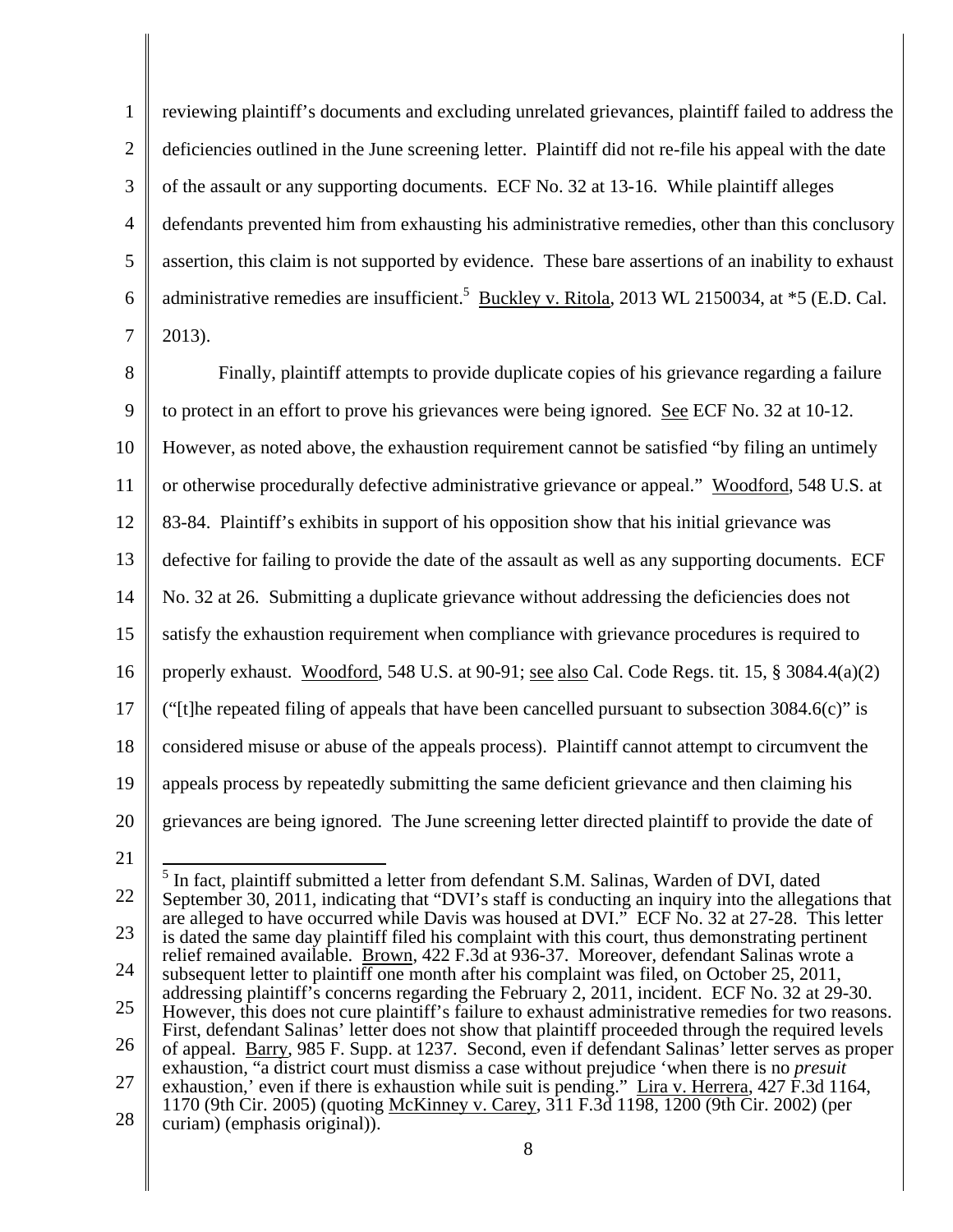the action and any supporting documents. The subsequent grievance plaintiff re-filed failed to even provide the date of the action as requested by the June screening letter. ECF No. 32 at 16.

3 4 5 6 7 8 9 10 11 12 13 14 15 16 The undersigned acknowledges that the failure to provide a date may appear to be a minor technicality. However, requiring such details allows prison officials to take appropriate responsive measures. This is especially true given the sheer volume of grievances plaintiff has submitted with the appeals office. It is entirely possible the officials responding to plaintiff's grievances were under the impression that more than one assault occurred. Here, plaintiff's grievances fail to put the appeals office on notice as to the date of the occurrence, the parties involved, or where the assault took place. Without more, the appeals office officials would have been unable to diligently address plaintiff's grievance. Griffin, 557 F.3d at 1121 (in order to properly exhaust, an inmate must "'provide enough information . . . to allow prison officials to take appropriate responsive measures.'") (citing Johnson v. Testman, 380 F.3d 691, 697 (2d Cir. 2004) (alterations original)). Despite having been granted an opportunity to do so, plaintiff has failed to explain why he did not re-file his grievance with more details as requested in the June screening letter. Therefore, the court finds that the circumstances of this case demonstrate that plaintiff failed to exhaust all available administrative remedies prior to filing his complaint.

17

1

2

## **IV. CONCLUSION**

18 19 Accordingly, IT IS HEREBY ORDERED that the Clerk of the Court is directed to assign a district judge to this case; and

20

IT IS HEREBY RECOMMENDED that:

21 22 1. Defendants' motion to dismiss for failure to exhaust administrative remedies (ECF No. 29) be granted;

23

24

- 2. Defendants' motion to strike plaintiff's sur-reply be denied as moot; and
- 3. This case be dismissed without prejudice.

25 26 27 28 These findings and recommendations are submitted to the United States District Judge assigned to the case, pursuant to the provisions of 28 U.S.C. § 636(b)(l). Within fourteen days after being served with these findings and recommendations, any party may file written objections with the court and serve a copy on all parties. Such a document should be captioned